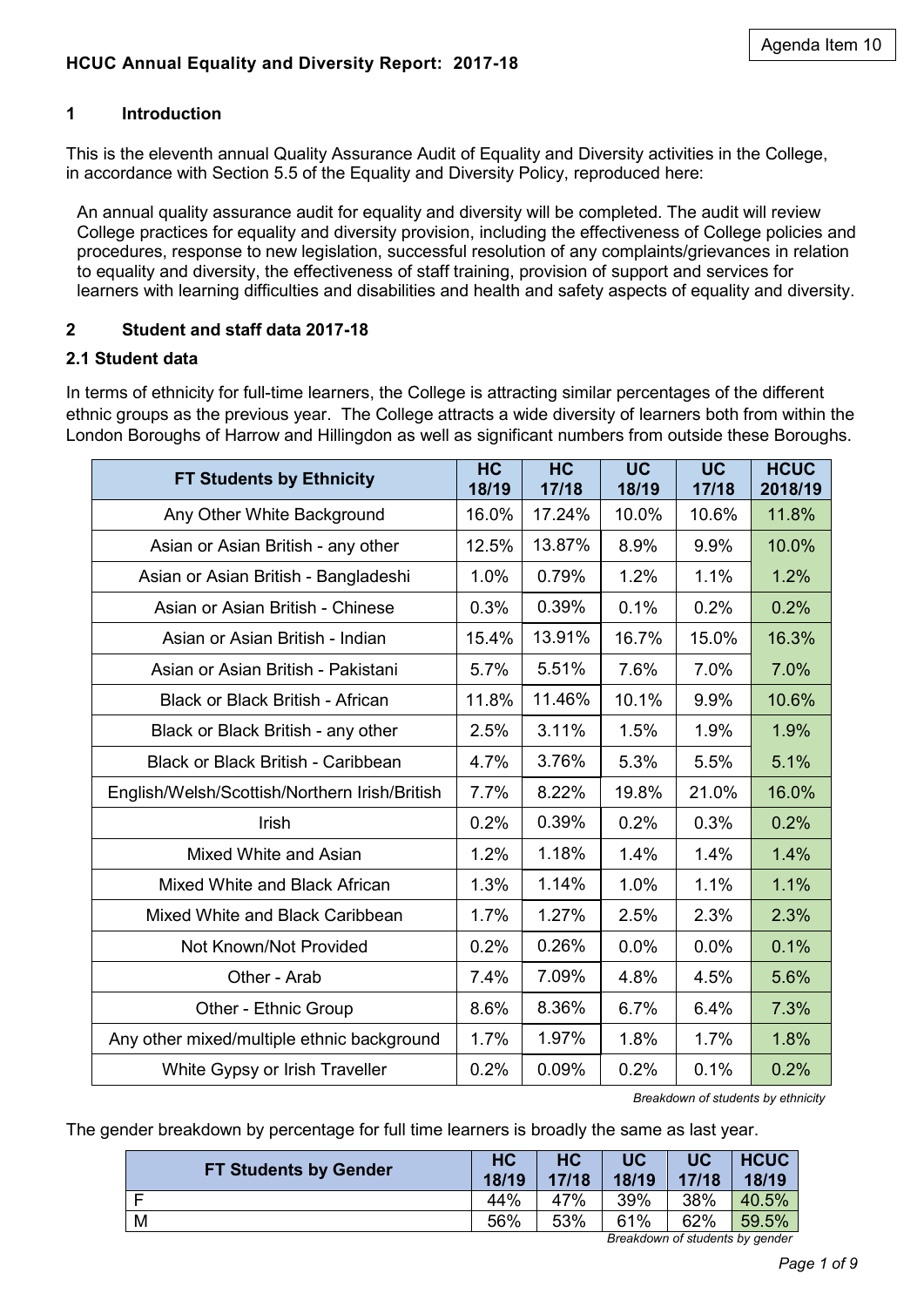# **2.2 Student measures of success**

**Ethnicity:** Student success rates for 2017/18 are higher than 16/17 and they remain high across most ethnicity groups. All groups except Chinese are above QAR national average and all are within 5% of the college average (which is the target the College sets itself), apart from Black Caribbean.

| <b>Ethnicity</b>       | <b>HC</b><br>17/18<br>QAR % | <b>HC</b><br>16/17<br>QAR % | <b>UC</b><br>17/18<br>QAR % | <b>UC</b><br>16/17<br>QAR% | <b>HCUC</b><br>QAR% | <b>QAR Nat</b><br>Avg<br>15/16 |
|------------------------|-----------------------------|-----------------------------|-----------------------------|----------------------------|---------------------|--------------------------------|
| Any Other              | 88.43%                      | 88.58%                      | 86.30%                      | 88.29%                     | 87.52%              | 83.37%                         |
| Bangladeshi            | 85.07%                      | 93.07%                      | 90.87%                      | 90.71%                     | 89.51%              | 84.41%                         |
| <b>Black African</b>   | 84.41%                      | 83.40%                      | 82.94%                      | 84.60%                     | 83.54%              | 81.92%                         |
| <b>Black Caribbean</b> | 74.43%                      | 82.67%                      | 83.11%                      | 81.02%                     | 80.76%              | 79.17%                         |
| <b>Black Other</b>     | 83.64%                      | 86.89%                      | 84.36%                      | 74.85%                     | 83.99%              | 80.39%                         |
| Chinese                | 83.33%                      | 87.50%                      | 85.00%                      | 95.45%                     | 84.09%              | 87.30%                         |
| Indian                 | 90.14%                      | 91.28%                      | 88.20%                      | 88.29%                     | 88.98%              | 85.94%                         |
| <b>Mixed</b>           | 82.89%                      | 83.84%                      | 82.60%                      | 85.25%                     | 82.72%              | 78.41%                         |
| <b>Other Asian</b>     | 89.45%                      | 89.71%                      | 89.31%                      | 88.86%                     | 89.39%              | 83.77%                         |
| Pakistani              | 87.37%                      | 85.68%                      | 87.87%                      | 83.97%                     | 87.70%              | 82.10%                         |
| Unknown                | 92.59%                      | 100%                        | 72.73%                      | 78.95%                     | 86.84%              | 82.62%                         |
| White                  | 86.75%                      | 88.18%                      | 85.65%                      | 85.60%                     | 86.12%              | 82.10%                         |
| Total                  | 87.24%                      | 88.03%                      | 86.10%                      | 86.17%                     | 86.62%              | 82.11%                         |

*Success by Ethnicity 2017/18; all qualifications including functional skills/GCSE Eng & Maths*

**Gender:** In terms of success by gender, the female /male gap, remains low at 1.62%.

| Gender | <b>HC QAR</b> | <b>HC QAR</b> | UC QAR | <b>UC QAR</b> | <b>HCUC QAR</b> | <b>OAR Nat</b> |
|--------|---------------|---------------|--------|---------------|-----------------|----------------|
|        | 17/18         | 16/17         | 17/18  | 16/17         | 17/18           | Avg 15/16      |
| М      | 86.55%        | 87.61%        | 85.35% | 85.62%        | 85.81%          | 81.35%         |
|        | 87.72%        | 88.35%        | 87.09% | 86.87%        | 87.43%          | 82.86%         |
| Total  | 87.24%        | 88.03%        | 86.10% | 86.17%        | 86.62%          | 82.11%         |

*Success rates by gender; all qualifications including functional skills/GCSE Eng & Maths*

**Learning Difficulty/Support:** Those learners that declare a learning difficulty have shown QAR rates which have an increasing gap which is now at 4% compared to 1.6% last year. This will be an area for improvement in 2018/19.

| <b>Learning Difficulty</b>                      | <b>HC QAR</b><br>17/18 | <b>HC QAR</b><br>16/17 | <b>UC QAR</b><br>17/18 | <b>UC QAR</b><br>16/17 | <b>HCUC</b><br>Leavers | <b>HCUC</b><br>QAR 17/18 | <b>HCUC</b><br>QAR 16/17 |
|-------------------------------------------------|------------------------|------------------------|------------------------|------------------------|------------------------|--------------------------|--------------------------|
| <b>Autism Spectrum</b><br><b>Disorder</b>       | 82.45%                 | 88.70%                 | 81.77%                 | 85.29%                 | 369                    | 82.11%                   | 86.85%                   |
| <b>Dyscalculia</b>                              | 80.00%                 | 63.64%                 | 81.25%                 | 100.00%                | 21                     | 80.95%                   | 77.78%                   |
| Dyslexia                                        | 77.78%                 | 86.78%                 | 81.70%                 | 84.01%                 | 416                    | 80.77%                   | 84.69%                   |
| <b>Moderate Learning</b><br><b>Difficulty</b>   | 89.72%                 | 91.09%                 | 75.76%                 | 77.98%                 | 519                    | 84.39%                   | 87.24%                   |
| <b>Multiple Learning</b><br><b>Difficulties</b> |                        |                        | 100.00%                | 100.00%                | $\overline{4}$         | 100.00%                  | 100.00%                  |
| Not Known/Not<br>Provided                       | 100.00%                | 88.89%                 | 50.00%                 | 93.75%                 | 37                     | 94.59%                   | 92.00%                   |
| Other                                           | 82.22%                 | 89.38%                 | 84.14%                 | 84.45%                 | 436                    | 83.94%                   | 84.93%                   |
| <b>Other Specific</b><br>Learning Difficulty    | 87.50%                 | 88.89%                 | 71.70%                 | 81.03%                 | 61                     | 73.77%                   | 82.89%                   |
| Severe Learning<br><b>Difficulty</b>            | 85.25%                 | 94.94%                 | 86.67%                 | 72.73%                 | 76                     | 85.53%                   | 92.22%                   |
| <b>Has Learning</b><br><b>Difficulty</b>        | 85.92%                 | 89.86%                 | 81.09%                 | 83.96%                 | 1939                   | 82.98%                   | 85.66%                   |
| No Learning<br><b>Difficulty</b>                | 87.35%                 | 87.83%                 | 86.71%                 | 86.75%                 | 18224                  | 87.01%                   | 87.29%                   |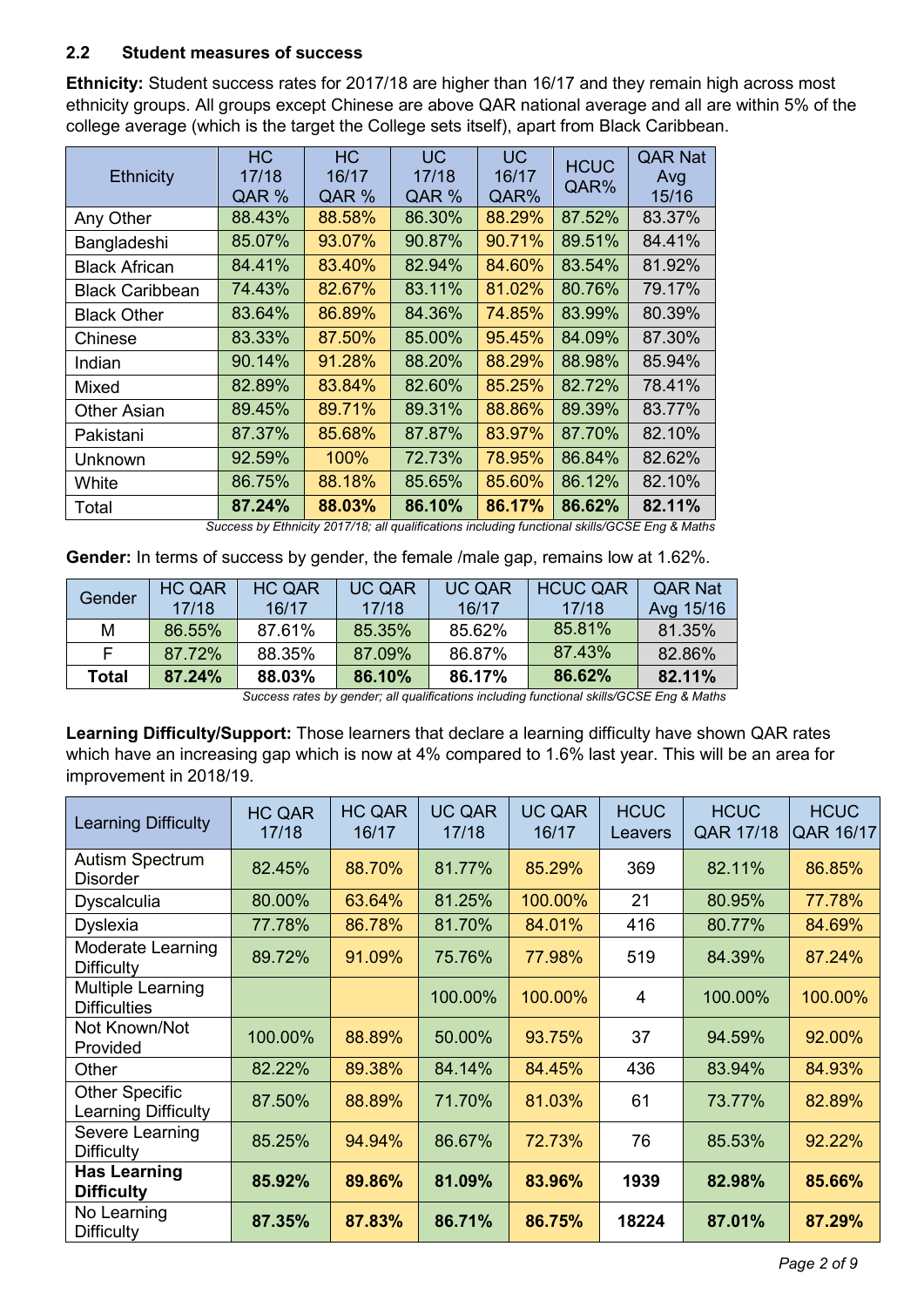# **Disabilities**

The following disability categories show that overall students with disabilities perform in line with those without, however, there are variations, which will form actions for the equality and diversity forum.

|                                                                            | <b>HC</b>     |        | <b>UC</b>     |        | <b>HCUC</b>   |       |
|----------------------------------------------------------------------------|---------------|--------|---------------|--------|---------------|-------|
|                                                                            |               | 17/18  |               | 17/18  |               | 17/18 |
| <b>Disability</b>                                                          | <b>Starts</b> | QAR    | <b>Starts</b> | QAR    | <b>Starts</b> | QAR   |
| Aspergers Syndrome                                                         | 16            | 81.3%  | 40            | 92.5%  | 56            | 89.3% |
| <b>Disability Affecting Mobility</b>                                       | 59            | 86.4%  | 18            | 100.0% | 77            | 89.6% |
| Hearing Impairment                                                         | 96            | 83.3%  | 51            | 76.5%  | 147           | 81.0% |
| Mental Health difficulty                                                   | 91            | 83.5%  | 65            | 78.5%  | 156           | 81.4% |
| <b>Multiple Disabilities</b>                                               | 12            | 100.0% | 5             | 80.0%  | 17            | 94.1% |
| n/a                                                                        | 106           | 87.7%  | 95            | 74.7%  | 201           | 81.6% |
| No Disability                                                              | 8582          | 87.2%  | 10375         | 86.4%  | 18957         | 86.7% |
| Not known/Information Not provided                                         | 33            | 100.0% | 4             | 50.0%  | 37            | 94.6% |
| Other                                                                      | 61            | 88.5%  | 97            | 79.4%  | 158           | 82.9% |
| <b>Other Medical Condition (For Example</b><br>Epilepsy, Asthma, Diabetes) | 98            | 87.8%  | 111           | 78.4%  | 209           | 82.8% |
| <b>Other Physical Disability</b>                                           | 49            | 91.8%  | 26            | 96.2%  | 75            | 93.3% |
| <b>Profound Complex Disabilities</b>                                       | 7             | 85.7%  | 1             | 100.0% | 8             | 87.5% |
| Visual Impairment                                                          | 43            | 90.7%  | 26            | 84.6%  | 69            | 88.4% |
| <b>Grand Total</b>                                                         | 9253          | 87.2%  | 10914         | 86.1%  | 20167         | 86.6% |

Disability excluding English and Maths qualifications:

|                                                                     | <b>HC</b> | <b>UC</b> | <b>HCUC</b> |
|---------------------------------------------------------------------|-----------|-----------|-------------|
|                                                                     | 17/18     |           |             |
| <b>Disability</b>                                                   | QAR       | 17/18 QAR | 17/18 QAR   |
| Aspergers Syndrome                                                  | 76.9%     | 96.3%     | 90.0%       |
| <b>Disability Affecting Mobility</b>                                | 89.6%     | 100.0%    | 90.9%       |
| <b>Hearing Impairment</b>                                           | 98.0%     | 78.6%     | 90.9%       |
| Mental Health difficulty                                            | 87.9%     | 80.0%     | 84.9%       |
| <b>Multiple Disabilities</b>                                        | 100.0%    | 100.0%    | 100.0%      |
| n/a                                                                 | 91.8%     | 83.7%     | 88.5%       |
| No Disability                                                       | 87.1%     | 87.9%     | 87.6%       |
| Not known/Information Not provided                                  | 100.0%    | 50.0%     | 92.3%       |
| Other                                                               | 93.6%     | 84.2%     | 88.5%       |
| Other Medical Condition (For Example Epilepsy,<br>Asthma, Diabetes) | 85.0%     | 89.7%     | 87.3%       |
| <b>Other Physical Disability</b>                                    | 94.1%     | 95.2%     | 94.5%       |
| <b>Profound Complex Disabilities</b>                                | 85.7%     | 100.0%    | 87.5%       |
| Visual Impairment                                                   | 96.7%     | 100.0%    | 97.7%       |
| <b>Grand Total</b>                                                  | 87.5%     | 87.9%     | 87.7%       |

QAR for learners that receive learning support - TBC

QAR for learners that receive learning support by main vocational programme and by Eng and maths  $-$  TBC.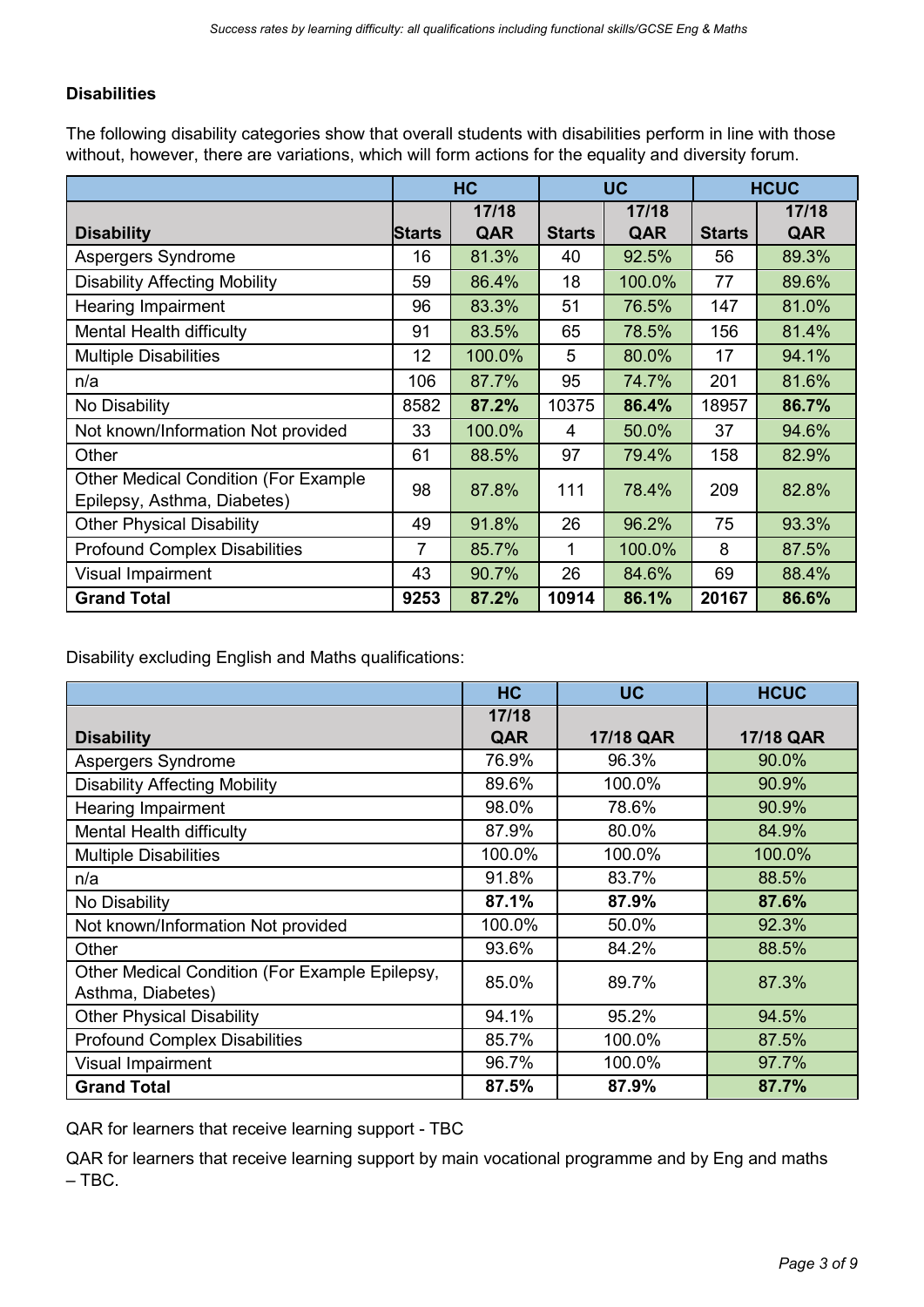### **Socio-economic disadvantage**

In the table below 'from deprived area postcode' – indicates learners living in postcodes identified as areas of socio-economic disadvantage. These tables show that in 2017/18 these learners performed 2.88% lower than those without a socio-economic disadvantage.

| <b>Economic Disadvantage</b>                 | <b>HC QAR</b><br>17/18 | <b>HC QAR</b><br>16/17 | <b>UC QAR</b><br>17/18 | UC<br>QAR<br>16/17 | <b>HCUC</b><br>QAR<br>17/18 | <b>HCUC</b><br>QAR<br>16/17 |
|----------------------------------------------|------------------------|------------------------|------------------------|--------------------|-----------------------------|-----------------------------|
| from deprived area - postcode on LSC<br>file | 83.48%                 | 83.77%                 | 84.92%                 | 85.39%             | 84.48%                      | 84.87%                      |
| Not applicable or not provided               | 88.01%                 | 88.97%                 | 86.68%                 | 86.57%             | 87.36%                      | 87.82%                      |
| <b>Total</b>                                 | 87.24%                 | 88.03%                 | 86.10%                 | 86.17%             | 86.62%                      | 87.04%                      |

*Postcode analysis for Socio-economic disadvantage 2017/18: all qualifications including functional skills/GCSE Eng & Maths*

#### **Looked after children**

The achievement of Looked after children shows they perform 1% lower than students that are not looked after.

| <b>Looked After</b> | <b>HC QAR</b><br>17/18 | <b>UC QAR 17/18</b> | <b>HCUC</b><br>Leavers | HCUC QAR 17/18 |
|---------------------|------------------------|---------------------|------------------------|----------------|
| No                  | 87.19%                 | 86.20%              | 19556                  | 86.65%         |
| Yes                 | 88.46%                 | 82.71%              | 607                    | 85.67%         |
| <b>Total</b>        | 87.24%                 | 86.10%              | 20163                  | 86.62%         |

*Looked after success rates all qualifications including functional skills/GCSE Maths and Eng*

#### **Looked After Students Destinations 17/18:**

| <b>Destination</b>                                                   | HC             | <b>UC</b> | <b>HCUC</b>    |
|----------------------------------------------------------------------|----------------|-----------|----------------|
| Apprenticeship                                                       |                | 4         | 5              |
| Enrolled to HCUC 18/19                                               | 64             | 68        | 132            |
| Gap year before starting HE                                          |                |           | 1              |
| <b>HE</b>                                                            | $\overline{2}$ | 4         | 6              |
| In paid employment for 16 hours or more per week                     | 3              | 4         | 7              |
| In paid employment for less than 16 hours per week                   | 2              |           | $\overline{2}$ |
| Independent living                                                   |                | 1         | 1              |
| Learner returning home                                               |                | 1         | 1              |
| Not in paid employment, looking for work and available to start work | $\overline{4}$ |           | 4              |
| Not Known                                                            | 20             | 3         | 23             |
| Other FE* (Full-time)                                                | 15             | 25        | 40             |
| Other FE* (Part-time)                                                | $\overline{2}$ |           | $\overline{2}$ |
| Other outcome - not listed                                           | $\overline{4}$ | 11        | 15             |
| Self-employed for 16 hours or more/week                              |                |           | 1              |
| Supported independent living                                         |                |           | 1              |
| Unable to contact learner                                            | 10             |           | 10             |
| <b>Grand Total</b>                                                   | 128            | 123       | 251            |
| <b>Positive Dest</b>                                                 | 90             | 106       | 196            |
| <b>Known Dest</b>                                                    | 94             | 109       | 203            |
| % Positive (of known destinations)                                   | 95.74%         | 97.25%    | 96.55%         |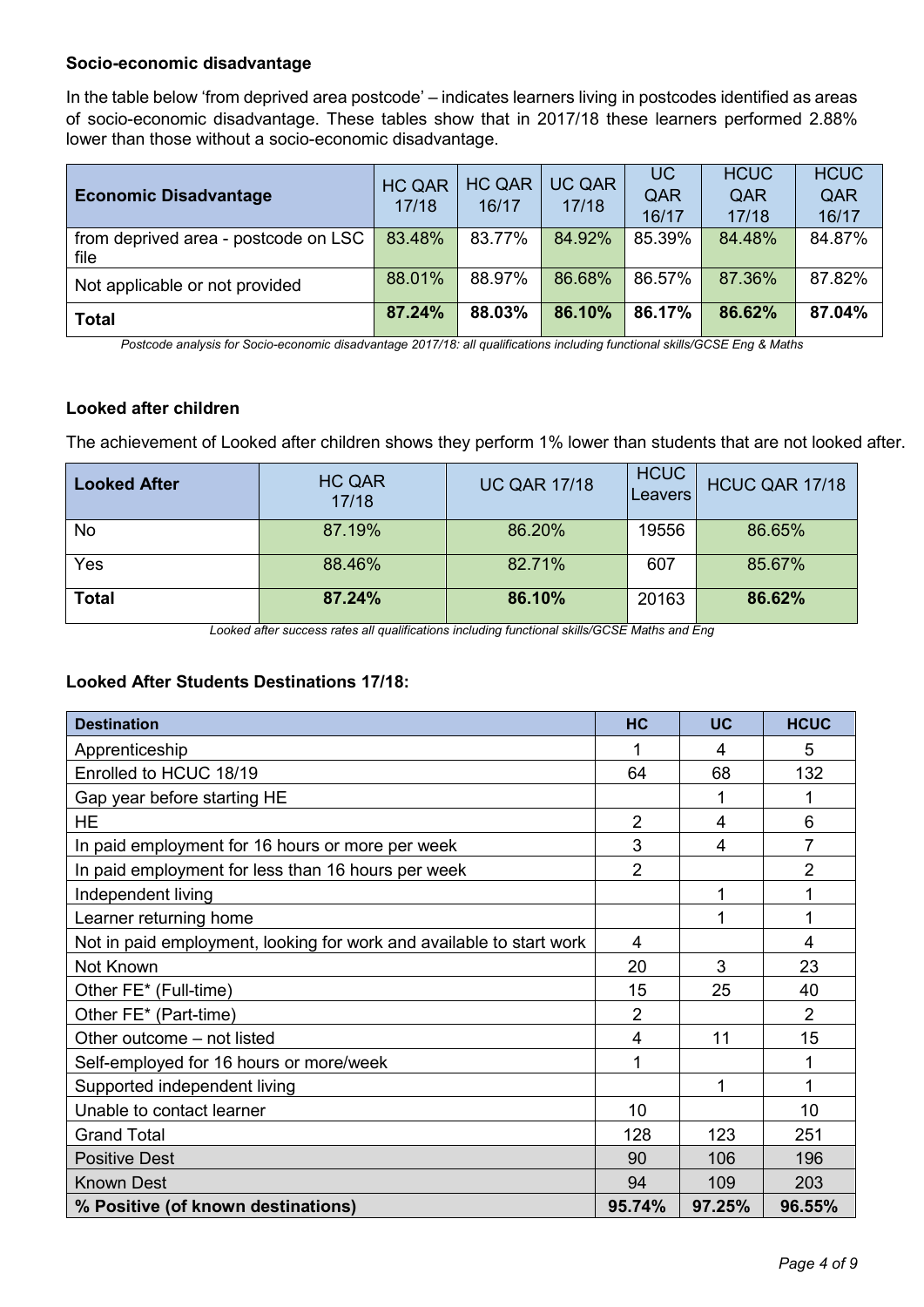# **High Needs**

In 2017/18 HCUC has seen an increase in High Needs learners from 265 to 379. This follows similar increases in the previous 3 years. As with last year the College supported the majority (80%) of these students on mainstream courses.

High Needs students' success rates declined from the previous year. The gap is now 4.7% and this will be an area for improvement for 2018/19.

| <b>High Needs</b> | <b>HC QAR</b><br>17/18 | <b>HC QAR</b><br>16/17 | <b>UC QAR</b><br>17/18 | <b>UC QAR</b><br>16/17 | <b>HCUC</b><br>QAR<br>17/18 | <b>HCUC</b><br>QAR<br>16/17 |
|-------------------|------------------------|------------------------|------------------------|------------------------|-----------------------------|-----------------------------|
| No                | 87.44%                 | 87.87%                 | 86.35%                 | 86.13%                 | 86.84%                      | 86.93%                      |
| Yes               | 83.82%                 | 90.85%                 | 80.14%                 | 88.15%                 | 82.15%                      | 90.06%                      |
| <b>Total</b>      | 87.24%                 | 88.03%                 | 86.10%                 | 86.17%                 | 86.62%                      | 87.04%                      |

*High Needs success rates 2017/18: all qualifications including functional skills/GCSE Eng & Maths*

Further analysis shows that the area for improvement is in Maths and English

| <b>High Needs</b>                          | <b>HC QAR</b><br>17/18 | <b>UC QAR 17/18</b> | <b>HCUC QAR</b><br>17/18 |
|--------------------------------------------|------------------------|---------------------|--------------------------|
| All courses excluding Maths and<br>English | 94.04%                 | 94.12%              | 94.07%                   |
| Only Eng & Maths                           | 69.59%                 | 69.29%              | 69.43%                   |

Further analysis of Maths and English GCSE for High needs – tbc.

The majority of High needs learners have progressed on to new courses.

| <b>Destination</b>                                                   | <b>HC</b>      | UC             | <b>HCUC</b>     |
|----------------------------------------------------------------------|----------------|----------------|-----------------|
| Apprenticeship                                                       | 6              | 9              | 15              |
| Enrolled to HCUC 18/19                                               | 125            | 120            | 245             |
| <b>HE</b>                                                            | 9              | 6              | 15              |
| In paid employment for 16 hours or more per week                     | 3              | 10             | 13              |
| In paid employment for less than 16 hours per week                   |                | 3              | 3               |
| In voluntary work                                                    |                | 1              | 1               |
| Not in paid employment, looking for work and available to start work | $\overline{2}$ | $\overline{2}$ | 4               |
| Not Known                                                            | 23             |                | 23              |
| Other FE* (Full-time)                                                | 14             | 15             | 29              |
| Other FE* (Part-time)                                                | 9              | $\mathcal{P}$  | 11              |
| Other outcome – not listed                                           |                | 6              | 6               |
| Traineeship                                                          | 3              | $\overline{2}$ | 5               |
| Unable to contact learner                                            | 12             |                | 12 <sup>2</sup> |
| <b>Total</b>                                                         | 206            | 176            | 382             |
| <b>Positive Dest</b>                                                 | 169            | 168            | 337             |
| Known Dest                                                           | 171            | 170            | 341             |
| % Positive (of known destinations)                                   | 98.83%         | 98.82%         | 98.83%          |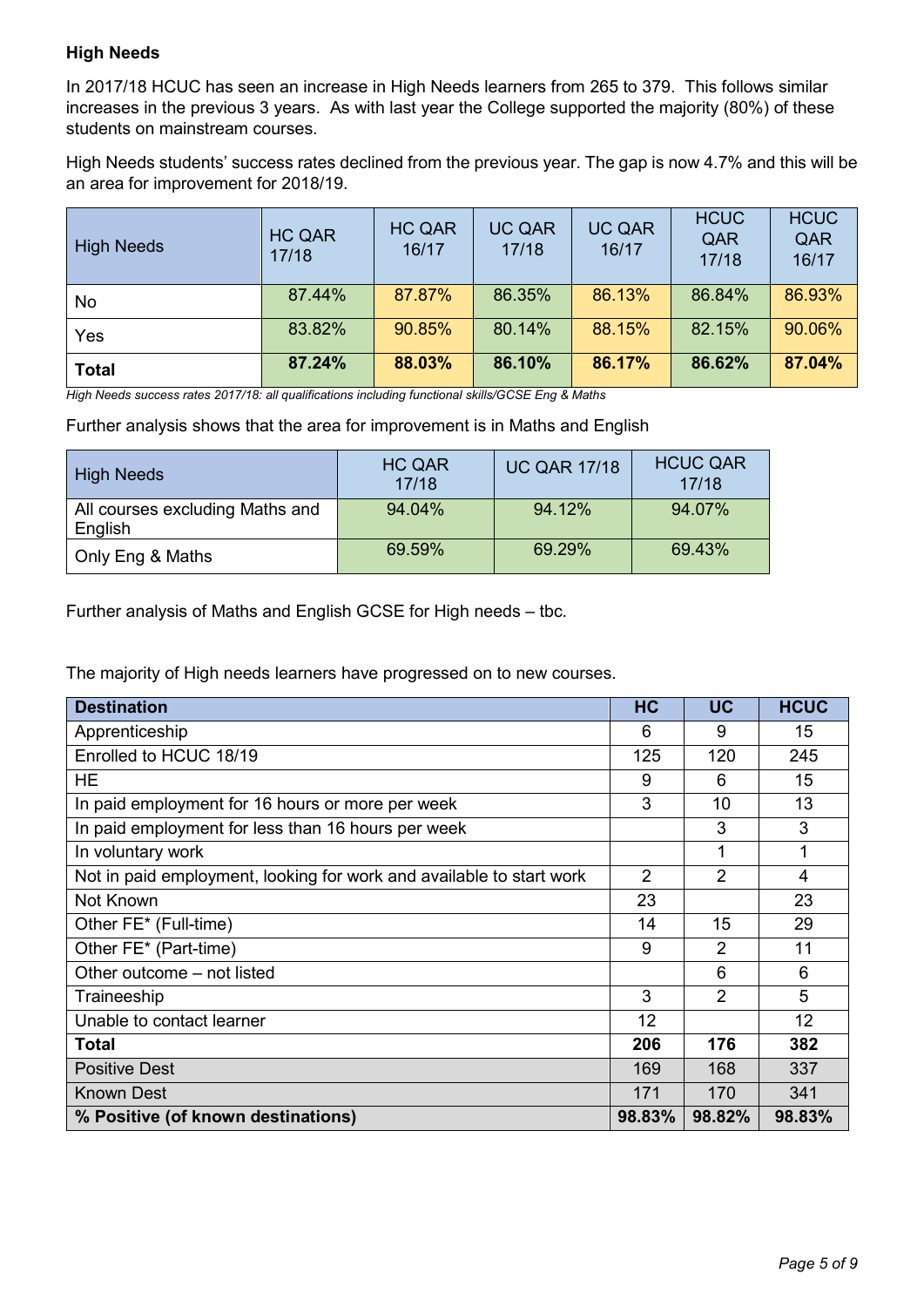# **2. Staff**

The breakdown for Staff E and D figures for last year 2017/18 is as follows:

**ETHNICITY:** The proportion of BME staff the workforce is set out below UC

| 2017/18 | 2016/17 | 2015/16 |
|---------|---------|---------|
| 35%     | 34%     | 34.93%  |

HC

| 2017/18 | 2016/17 | 2015/16 |
|---------|---------|---------|
| 46%     | 39.5%   | 49.5%   |

HCUC's current target is 35% BME staff which matches the current BME population in the Greater London Area. Both Colleges have achieved the college target in 17/18.

**GENDER:** The breakdown of female / male staff in the workforce is set out below

UC

| 2017/18 | 2016/17 | 2015/16 |
|---------|---------|---------|
| 74/26%  | 62/38 % | 61/39 % |

HC

| 2017/18 | 2016/17 | 2015/16 |
|---------|---------|---------|
| 73/27%  | 73/27%  | 70/30%  |

The representation of females in the work place is consistent with 2016/17.

**DISABILITY:** Staff disclosing a disability:

UC

| 2017/18 | 2016/17 | 2015/16 |
|---------|---------|---------|
| 6.9%    | 5.1%    | 5.99 %  |

HC

| 2017/18 | 2016/17 | 2015/16 |
|---------|---------|---------|
| 5.9%    | 6.6%    | 6.1%    |

Nationally, the number of staff with a declared disability across the Further Education is 4.0%. The representation of staff with a declared disability remains above the FE benchmark.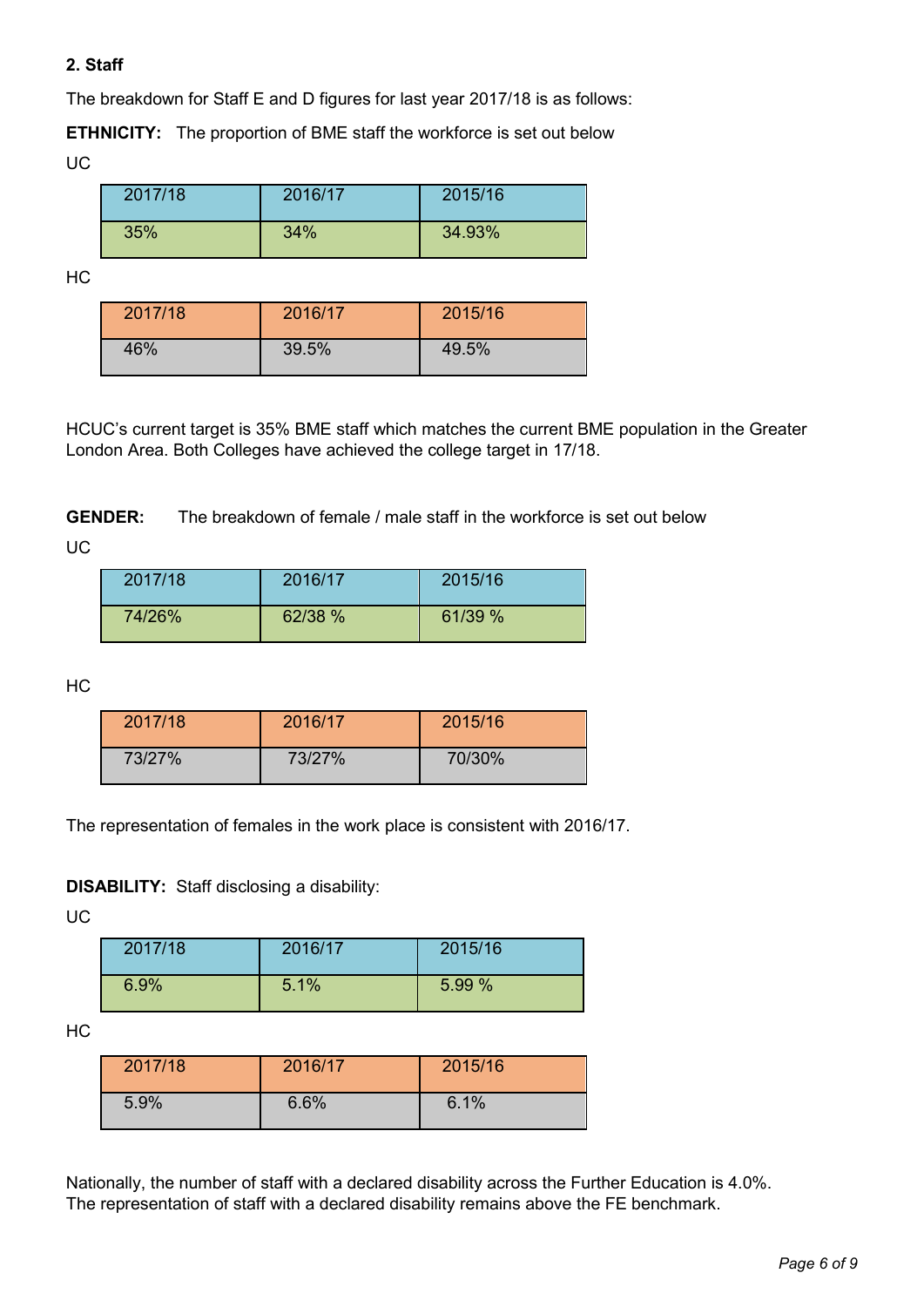# **RECRUITMENT:**

**HC**

|                                     | 2017/18 | 2016/17    | 2015/16 |
|-------------------------------------|---------|------------|---------|
| % BME Applicants                    | 44.8%%  | <b>20%</b> | 50.41   |
| % BME Offers from total offers made | 33.3%   | 35.71      | 54.55   |

During the period 1<sup>st</sup> September 2017 to 31<sup>st</sup> July 2018, there were 172 applicants from a total of 27 recruitment campaigns 21 candidates were offered roles. Of the 21 offered, 7 were from BME groups (33.3%).

There were no internal promotion at HC during this period.

**UC** 

|                                     | 2017/18 | 2016/17 | 2015/16 |
|-------------------------------------|---------|---------|---------|
| % BME Applicants                    | 59%     | 55.3%   | 55.3%   |
| % BME Offers from total offers made | 49%     | 40.7%   | 48.2%   |

During the period 1<sup>st</sup> September 2017 to 31<sup>st</sup> July 2018, there were 1247 applicants from a total of 138 recruitment campaigns 107 candidates were offered roles. Of the 107 offered, 53 were from BME groups (49%).

There were 21 promotions in 2017/18, of the 21 offered, 11 were from BME groups (57%).

## **Training**

The Equality and Diversity training programme continued to be delivered to staff. 56 staff were trained in 2017/18 on Equality and Diversity during the Whole College Training Days, making a total of 704 staff having received E&D Training over the past five years.

Staff appraisals are used to give staff the opportunity to explain how they have contributed to equality & diversity across the protected characteristics. E&D training is mandatory at the College for all new staff and new Governors. E&D training is provided to all new College staff when they join and every 3 years via online training. The quality of this training is closely monitored to ensure that the training is of good quality. Feedback from new staff attending E&D training in 2017/18 was very good.

# **3 Effectiveness of policies and procedures**

# **3.1 Equality and Diversity Action Plan**

Equality & Diversity Action Plans were in operation for 2017/18. Relative effectiveness of the Action plans is indicated by the fact that no actions were at red status ('no significant progress') by the end of the year. All actions achieved green status ('achieved', or 'progress as expected').

#### **3.2 Student Disciplinaries**

For **Uxbridge College**, there has been a similar number of disciplinary hearings: 139 compared to 131 last year. 23% resulted in exclusion which was lower than 29% in 2016/17.

| <b>Ethnicity</b>                       | <b>Disciplinary Count</b> |
|----------------------------------------|---------------------------|
| Any Other White Background             | 8                         |
| Asian or Asian British - any other     | 12                        |
| Asian or Asian British - Indian        | 5                         |
| Asian or Asian British - Pakistani     | 8                         |
| Black or Black British - African       | 32                        |
| Black or Black British - any other     | 7                         |
| Black or Black British - Caribbean     | 19                        |
| English/Welsh/Scottish/Northern Irish  | 12                        |
| Mixed White and Asian                  | 3                         |
| Mixed White and Black African          | 3                         |
| Mixed White and Black Caribbean        | 5                         |
| Other - Arab                           | 11                        |
| Other - Ethnic Group                   | 12                        |
| Other mixed/multiple ethnic background | 2                         |
| TOTAL                                  | 139                       |

*Uxbridge College disciplinary 2017/18*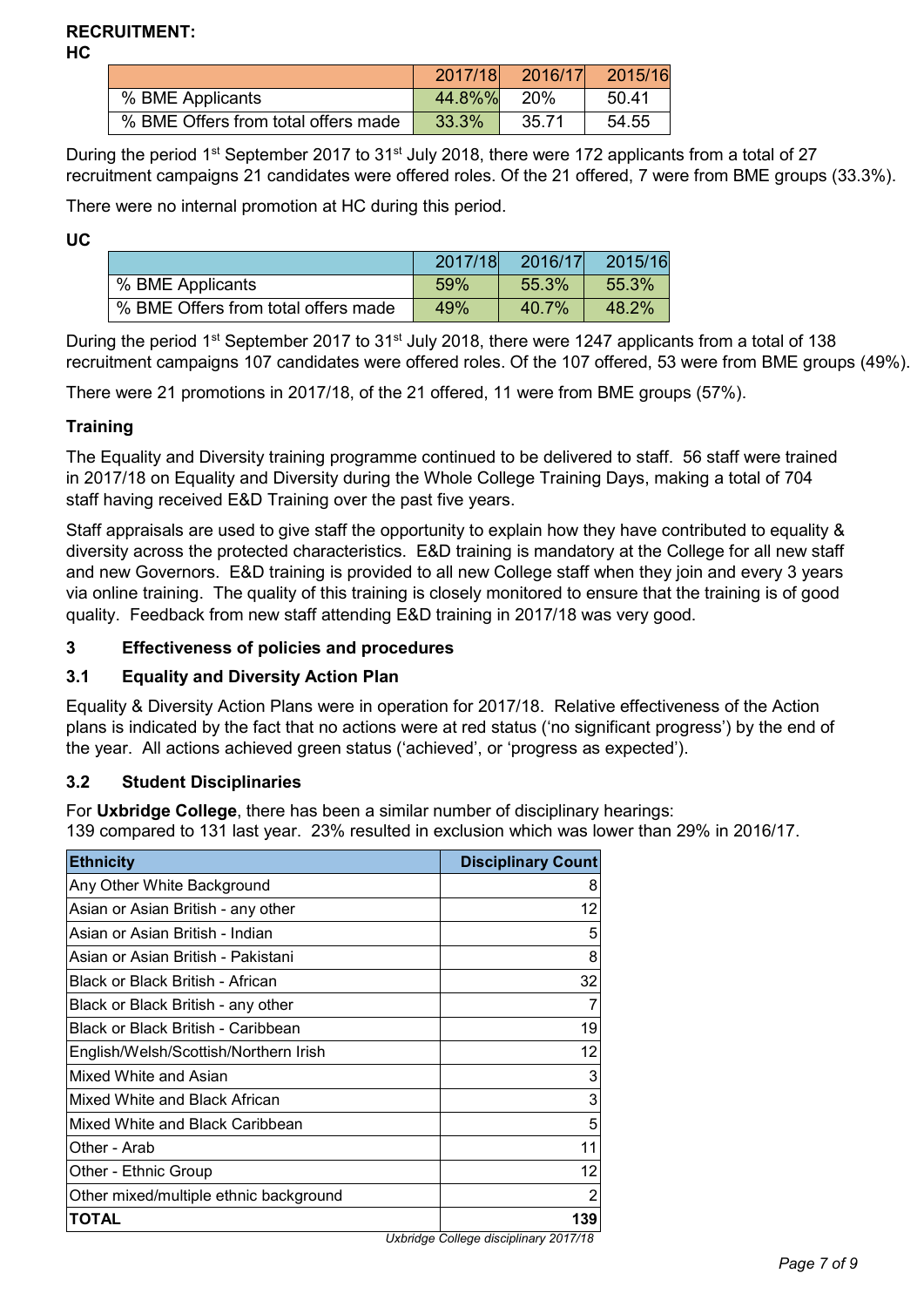A disproportionate number of disciplinaries involving Black African students was found in 2017/18. 32 Black African students (compared to 22 last year) had stage 3 disciplinaries, which is 23% of all stage 3's compared to their population in the College at 10%. Black Caribbean are also disproportionately represented.

The College's action plan continues to identify and support 'behaviourally at risk' Black African and Caribbean students. It should be noted that success rates of both groups in 2016/17 was 83% therefore this action plan solely focuses on those 'at risk' from a behavioural perspective.

There were 32 exclusions (compared to 38 Exclusions in 2015/16). 75% were male and 25% female. 5 were Black African; 3 Black Caribbean; 4 Asian any other; 1 White British; 2 White Other; 1 Other Arab; 3 mixed White and Black Caribbean; 3 Pakistani; 2 Black Other; 1 Indian; and 6 Other.

**Harrow College** disciplinary count does not show any significant groups that are disproportionally represented in relation to the College enrolment population.

|                                  | <b>Disciplinary Count</b> |     |       |               |                 |          |
|----------------------------------|---------------------------|-----|-------|---------------|-----------------|----------|
| <b>Ethnicity Group</b>           | 15/16                     |     | 16/17 |               | 17/18           |          |
|                                  | 3rd                       | 4th | 3rd   | 4th           | 3 <sup>rd</sup> | 4th      |
| Mixed/multiple ethnic background | 3                         | 1   | 5     | $\mathcal{P}$ | 10              | 2        |
| Asian                            | 20                        |     | 9     | 3             | 26              | $\Omega$ |
| White                            | 17                        | 3   | 18    | 1             | 19              | 5        |
| <b>Black</b>                     | 18                        | 1   | 18    | 7             | 19              | 3        |
| <b>Other - Ethnic Groups</b>     | 12                        |     | 11    |               | 17              | 3        |
| Total                            | 70                        | 5   | 61    | 13            | 91              | 13       |

 91 Stage 3 Warnings – 78% of these were for attendance related issues, 16% for behavioural issues and 5% for academic issues

 13 Stage 4 Warnings – 62% (8) of these were continued absence and 38% (5) for behavioural issues. Three of the behavioural cases were recommended for exclusion.

# **3.3 Student Involvement in Equality and Diversity activities**

The Student Executive helped organise a range of activities to celebrate diversity including Black History Month tutorials, a 'Unity' event promoting the huge array of cultural experiences was held and promoted in tutorials, and a holocaust awareness event was held. The College's Gender Identity Policy is used to support transgender students. An LGBT student group was active in 2017/18 and this helped to promote awareness and tolerance.

The College takes bullying extremely seriously. The College records bullying cases and takes appropriate actions including disciplinary hearings. In 2017/18 the College promoted anti-bullying tutorials and events. It has produced internet safety e-tutorials and it has a 'report abuse' button on its intranet pages. Effective 1-1 support for students experiencing bullying is provided by the Student support teams.

# **4 Response to new legislation**

The Equality Act became law in Oct 2010 and the Public Sector Duties became law in April 2011.

The College is mindful of the protected characteristics defined in the Act of: age; disability; gender reassignment; marriage and civil partnership; pregnancy and maternity; race; religion or belief; gender; and sexual orientation. In addition, the College is mindful of socio-economic disadvantage as a particularly important area in education.

The College has published this information on its website and updates it annually in accordance with its legal requirements. As part of the legislation the College must set and review objectives for E & D every four years. Overleaf are the College's objectives: